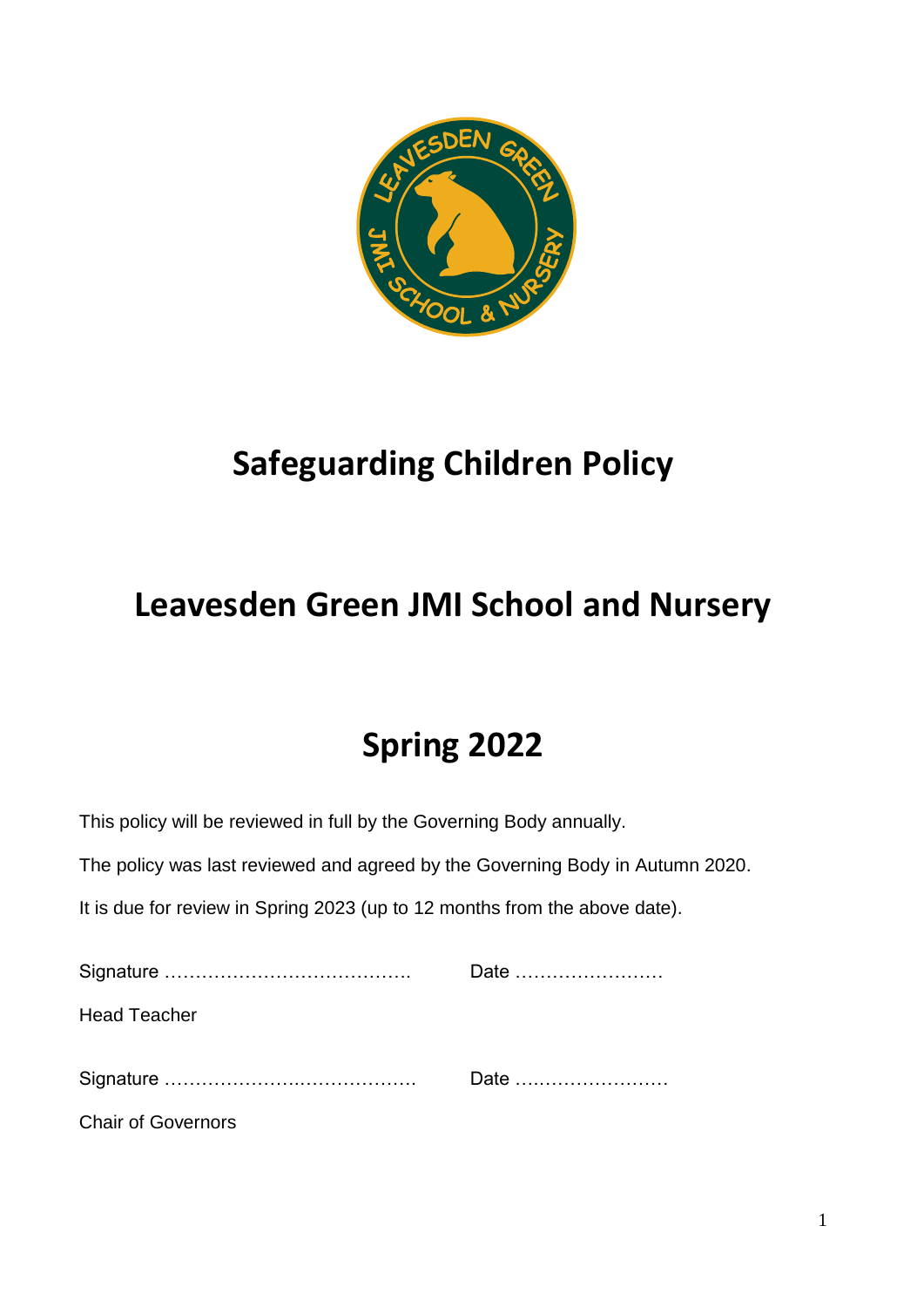## **CONTENTS**

| 1                       | <b>INTRODUCTION</b>          | Page<br>3 |
|-------------------------|------------------------------|-----------|
| $\overline{2}$          | <b>PRINCIPLES AND AIMS</b>   | 4         |
| 3                       | <b>FRAMEWORK</b>             | $4-5$     |
| $\overline{\mathbf{4}}$ | RELEVANT ASSOCIATED POLICIES | 5         |
| 4                       | <b>SAFEGUARDING THEMES</b>   | $6 - 11$  |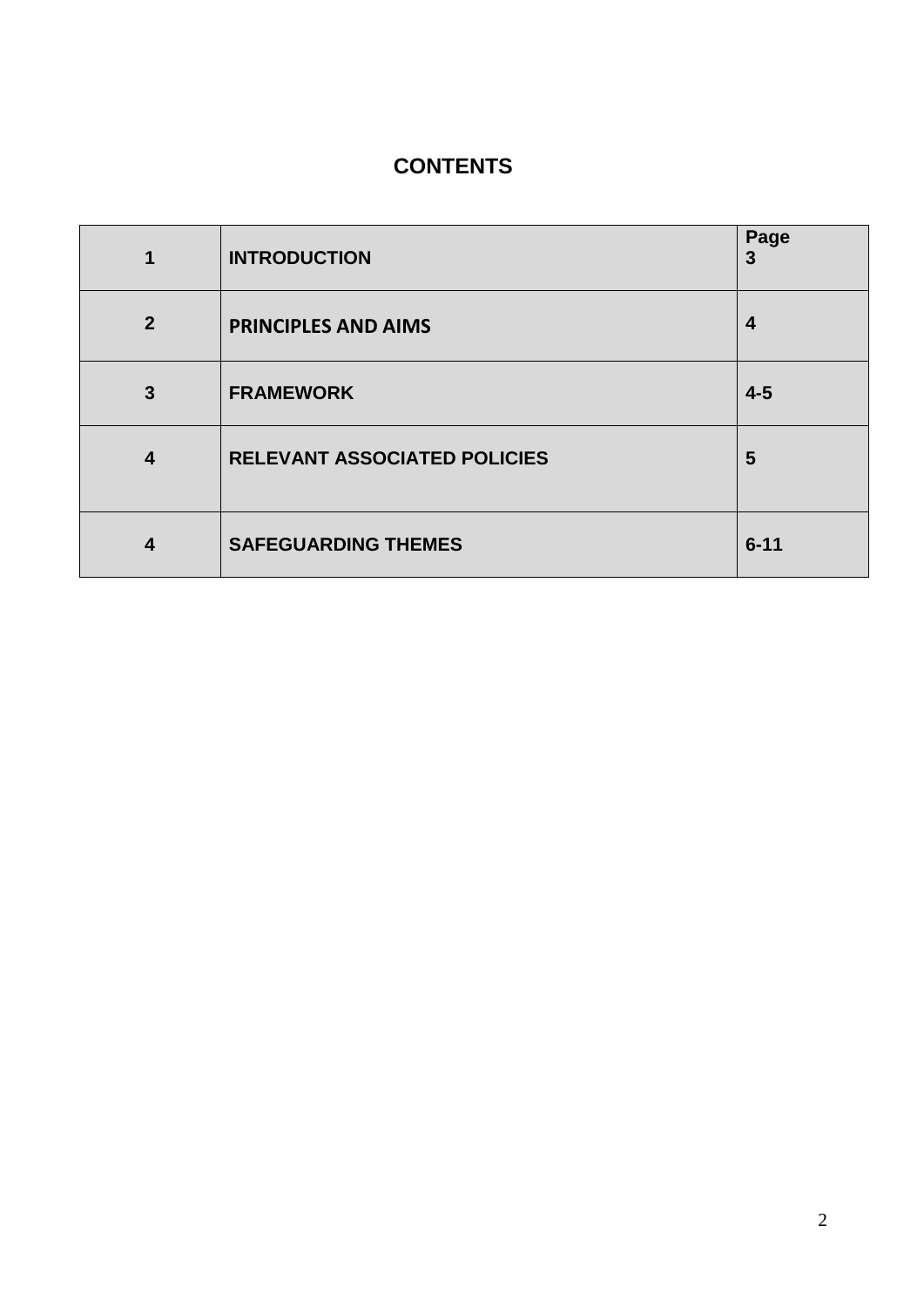#### **1. INTRODUCTION**

Safeguarding is 'everyone's responsibility'. This policy sets out (insert school name) responsibilities under the Children Act 2004 to ensure children, young people and adults at risk are kept safe from harm.

#### **Terminology:**

**Safeguarding** and promoting the welfare of children refers to:

- **protecting children from maltreatment**
- **preventing impairment of children's health or development**
- **ensuring children are growing up in circumstances consistent with the provision of safe and effective care**

The aim of **safeguarding** is to enable children to have optimum life chances and to enter adulthood successfully.

#### **What's the difference between Safeguarding and Child Protection?**

**Safeguarding** is an 'umbrella' term that incorporates child protection. **Child Protection** is the process and activities undertaken to fulfil statutory obligations to protect specific children who have been identified as suffering, or at risk of significant harm. All agencies and individuals should proactively **safeguard and promote** the welfare of children so that the need for action to protect children from harm is reduced.

**This policy is available on the school website and is included in the staff induction training.**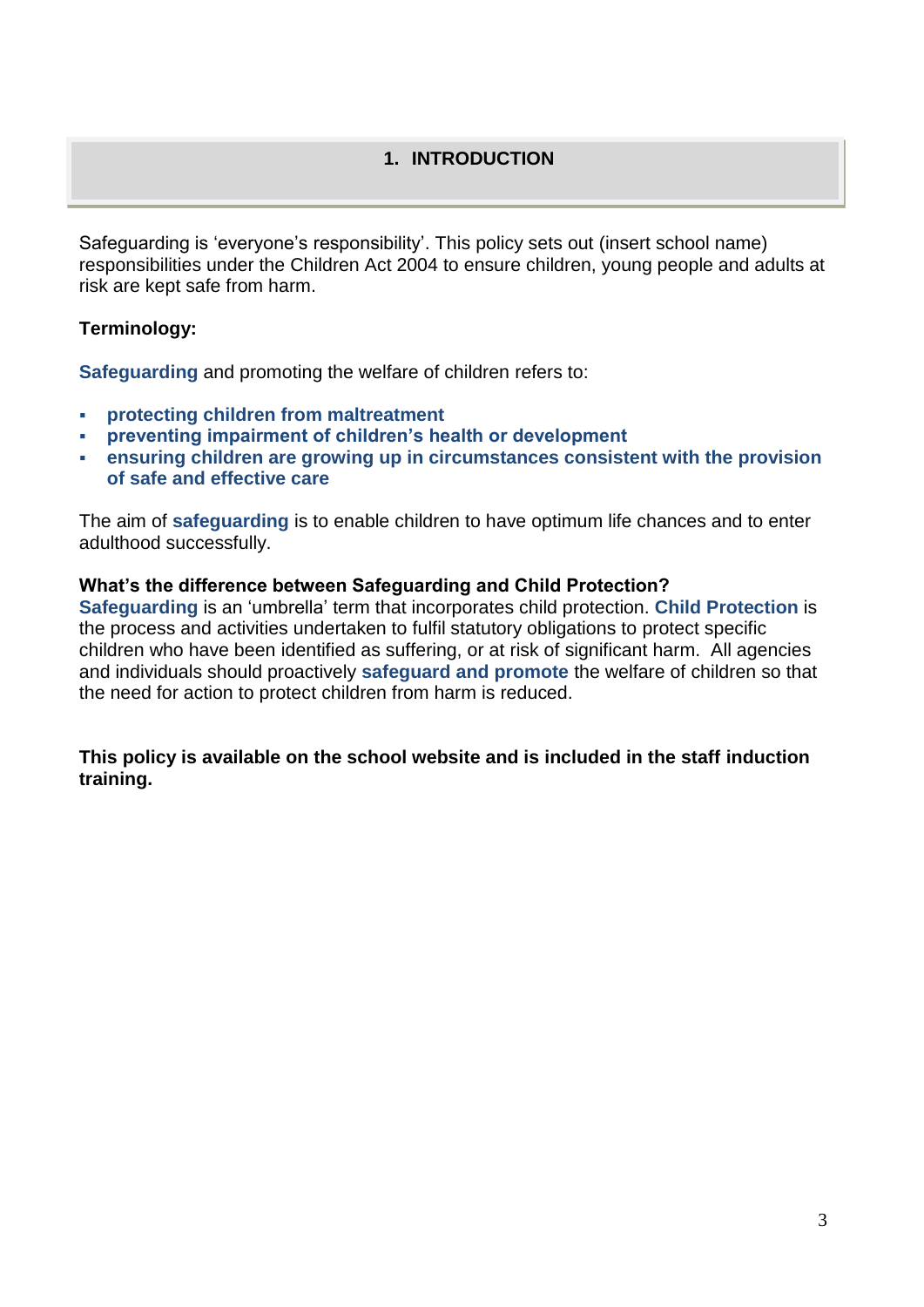### **2. PRINCIPLES AND AIMS**

Our Principles:

- The welfare of children, and their wishes and feelings are afforded consideration when developing and carry out school activities
- All children will have equal rights to support and protection irrespective of their race, age, ability, gender, language, religion, sexual orientation and culture
- All staff and volunteers have a professional role to identify and respond to the needs of children and report any concerns immediately

We aim:

- To provide all staff (employed, contracted and visiting) with the necessary information/training to enable them to meet their statutory responsibilities to promote and safeguard the wellbeing of children
- To provide parents carers and children with information about the school's arrangements to keep children safe
- To ensure safe and consistent best practice across the school
- To demonstrate the school's commitment with regard to safeguarding children

#### **3. FRAMEWORK**

This policy has been devised in accordance with the following legislation and guidance:

| Arrangements for Managing Allegations of Abuse Against People Who<br>$\bullet$<br>Work With Children or Those Who Are in A Position of Trust, Hertfordshire<br>Safeguarding Children Partnership Interagency Procedures Manual<br>http://hertsscb.proceduresonline.com/chapters/p_manage_alleg.html                                                                                                                                                                                          |
|----------------------------------------------------------------------------------------------------------------------------------------------------------------------------------------------------------------------------------------------------------------------------------------------------------------------------------------------------------------------------------------------------------------------------------------------------------------------------------------------|
| Disqualification under the Childcare Act 2006<br>$\bullet$<br>Statutory guidance for local authorities, maintained schools, independent schools,<br>academies and free schools, DfE (February 2015)<br>www.gov.uk/government/publications/disqualification-under-the-childcare-act-2006                                                                                                                                                                                                      |
| <b>Education Act 2002</b><br>$\bullet$<br><b>Section 175</b> – requires local education authorities and the governors of<br>maintained schools and further education (FE) colleges to make arrangements to<br>ensure that their functions are carried out with a view of safeguarding and<br>promoting the welfare of children.<br><b>Section 157and the Education (Independent Schools Standards) (England)</b><br>Regulations 2003 - require proprietors of independent schools (including |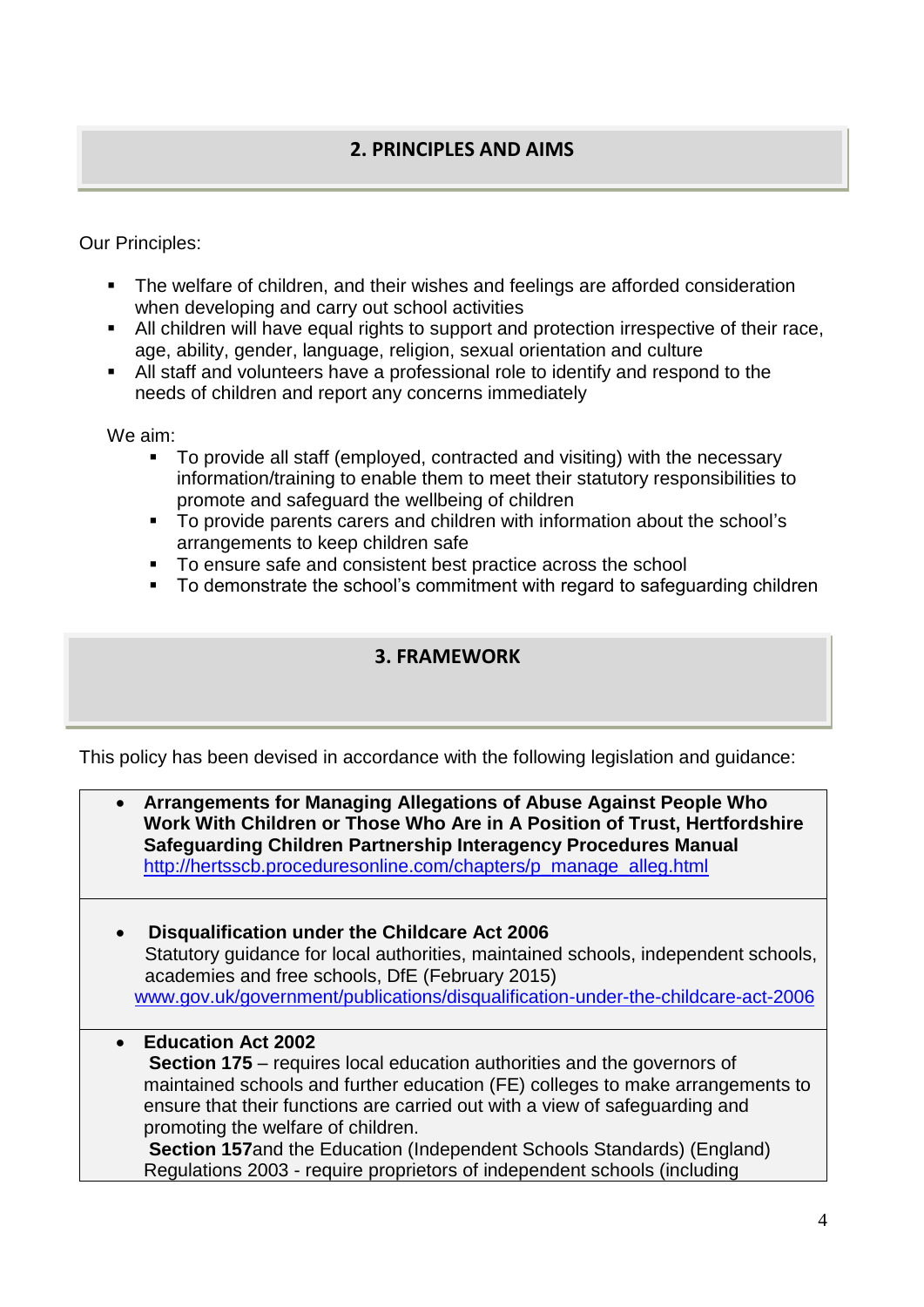academies and technology colleges) to have arrangements to safeguard and promote the welfare of children who are pupils at the school.

- **Guidance for Safer Working Practice,** Safer Recruitment Consortium (May 2019)
- **Information Sharing: Advice for practitioners**, DfE (July 2018)
- **Keeping Children Safe in Education**, DfE (September 2021)
- **Sexual Offences Act** , HM Government (2003)
- **Teachers' Standards 2012**, DfE (Dec 2021) These standards set the minimum requirements for teachers' practice and conduct. Teachers, including Headteachers should safeguard children's wellbeing and maintain public trust in the teaching profession as part of their professional duties.
- **What to do if you're worried a child is being abused**, DfE (March 2015) Non statutory advice which helps everyone who works with children to identify abuse and neglect and take appropriate action
- **Working Together to Safeguard Children: A guide to inter-agency working to safeguard and promote the welfare of children***,* DfE (2018)

### **RELEVENT ASSOCIATED POLICIES**

In order to safeguard and promote the welfare of children, this policy should also be read in conjunction with other associated policies to ensure the safety and wellbeing of children.

**Note:** *You may wish to alter this section so that it relates specifically to your school*.

- Anti-Bullying
- Attendance
- Learning Behaviour and Restorative Justice
- Child Protection
- Complaints procedure
- E-safety
- Health and Safety including site security
- Intimate Care
- Administering Medication
- Supporting Pupils with Medical Conditions
- Reasonable Force
- Safer Recruitment
- SEN and Disability
- Code of Conduct
- Whistle-blowing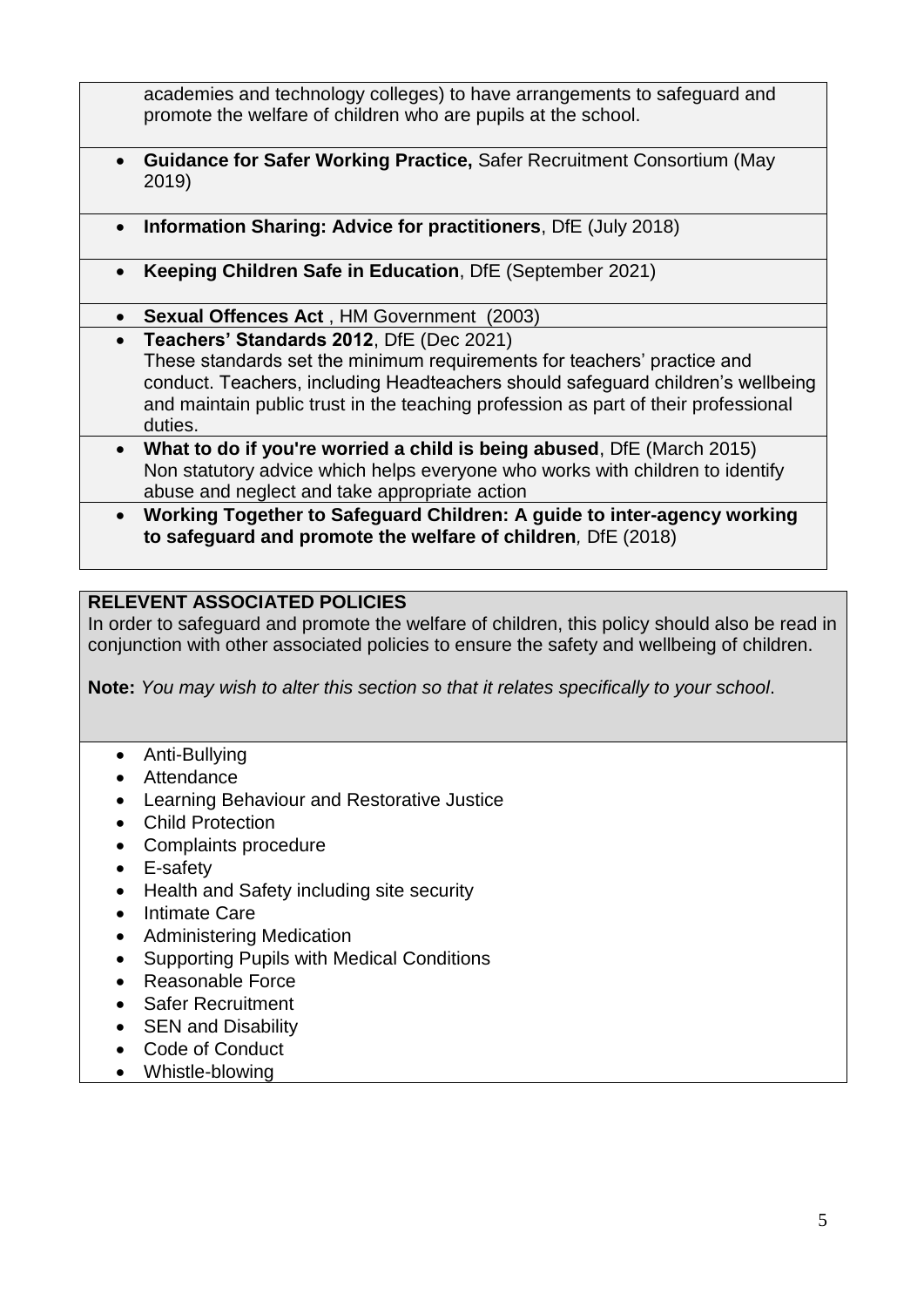#### **Anti-Bullying**

Leavesden Green School recognises the right of our children and young people to develop with confidence in an environment that is safe and free from the emotional and physical distress that can be seen as a result of bullying. It is the responsibility of Leavesden Green School to ensure that procedures are in place that will monitor and address anti-bullying issues. There is a more detailed Anti-Bullying Policy available on the school website and a hard copy is available from the office .

#### **Attendance**

In accordance with the School's Attendance Policy, absences are rigorously pursued and recorded. The school, in partnership with the appropriate agencies, takes action to pursue and address all unauthorised absences in order to safeguard the welfare of children and young people in its care. We implement the statutory requirements in terms of monitoring and reporting children missing education (CME), off-rolling and understand how important this practice is in safeguarding children and young people.

#### **Child Protection**

There is a detailed Child Protection Policy operating within the school. A copy will be provided to parents on request and is available on the school website. It is the Governing Body's duty to ensure the policy is reviewed annually and any deficiencies within the policy addressed immediately.

All Child Protection concerns will be managed in accordance with the Hertfordshire Safeguarding Children Partnership Inter-Agency Child Protection Procedures. A copy of these procedures can be found on the Hertfordshire Safeguarding Children Partnership website.

Children's Services telephone number **03001234043 (including out of hours**)

#### **Complaints**

The school has a Complaints Procedure available to parents, pupils and staff who wish to report concerns. This can be found on the school website. All reported concerns will be taken seriously and considered within the relevant and appropriate process. Anything that constitutes an allegation against a member of staff or volunteer will be dealt with under the specific procedures for Managing Allegations Against Staff.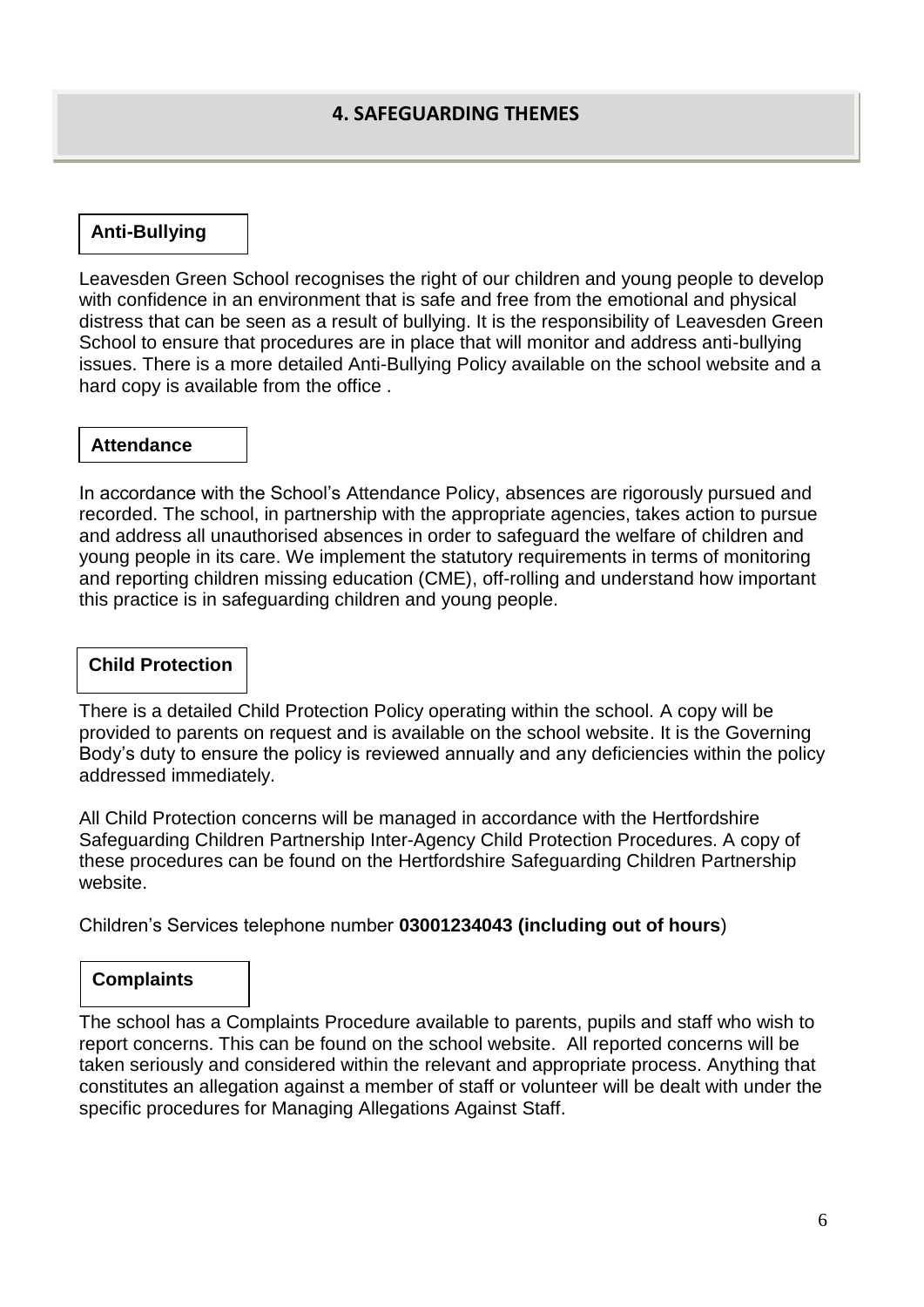#### **Curriculum**

Children are taught to understand and manage risk through our Personal, Social and Health Education (PSHE), relationships and sex education lessons as well as through all aspects of school life.

The school is committed to ensuring that children are aware of behaviour towards them that is not acceptable and how they can keep themselves safe. All children know that we have senior members of staff with responsibility for child protection and they are made aware of whom these persons are. We inform children of whom they might talk to, both in and out of school, their right to be listened to and heard and what steps can be taken to protect them from harm.

Subjects such as PHSE discuss relevant safeguarding issues with the children. Please see the e-safety section of this policy for further details on this topic.

#### **E-Safety**

We have an e-safety policy which can be found at on our website.

Our policy includes how we teach children to stay safe when using the internet in and out of school- including the risks of sharing content and images online and tackling bullying, including cyber bullying. Cyber-bullying by children, via texts and emails, will be treated as seriously as any other type of bullying and will be managed through our anti-bullying procedures.

The School will ensure that appropriate filtering methods are in place to ensure that children are safe from all types of inappropriate and unacceptable materials, including terrorist and extremist material.

#### **Digital images:**

The use of digital images in schools is a complex area .The school has a clear and sufficiently detailed policy which covers the taking and use of digital images and video of children and takes steps to ensure that it is understood and enforced.

The school recognises the importance and usefulness of including the children's use of technology within the classroom, such as an iPad. With this brings lots of opportunities for children across all age ranges to explore and learn in an explorative and creative way. The use of a technology item, such as an iPad, is likely to have a camera and children will be using the camera as part of their learning experience. However the use of iPad's and other tablet equipment can also present risks if children are left to use the equipment in an unsupervised environment. It is therefore understood that the school will ensure that all usage of iPad's within the school will be supervised by an adult at all times.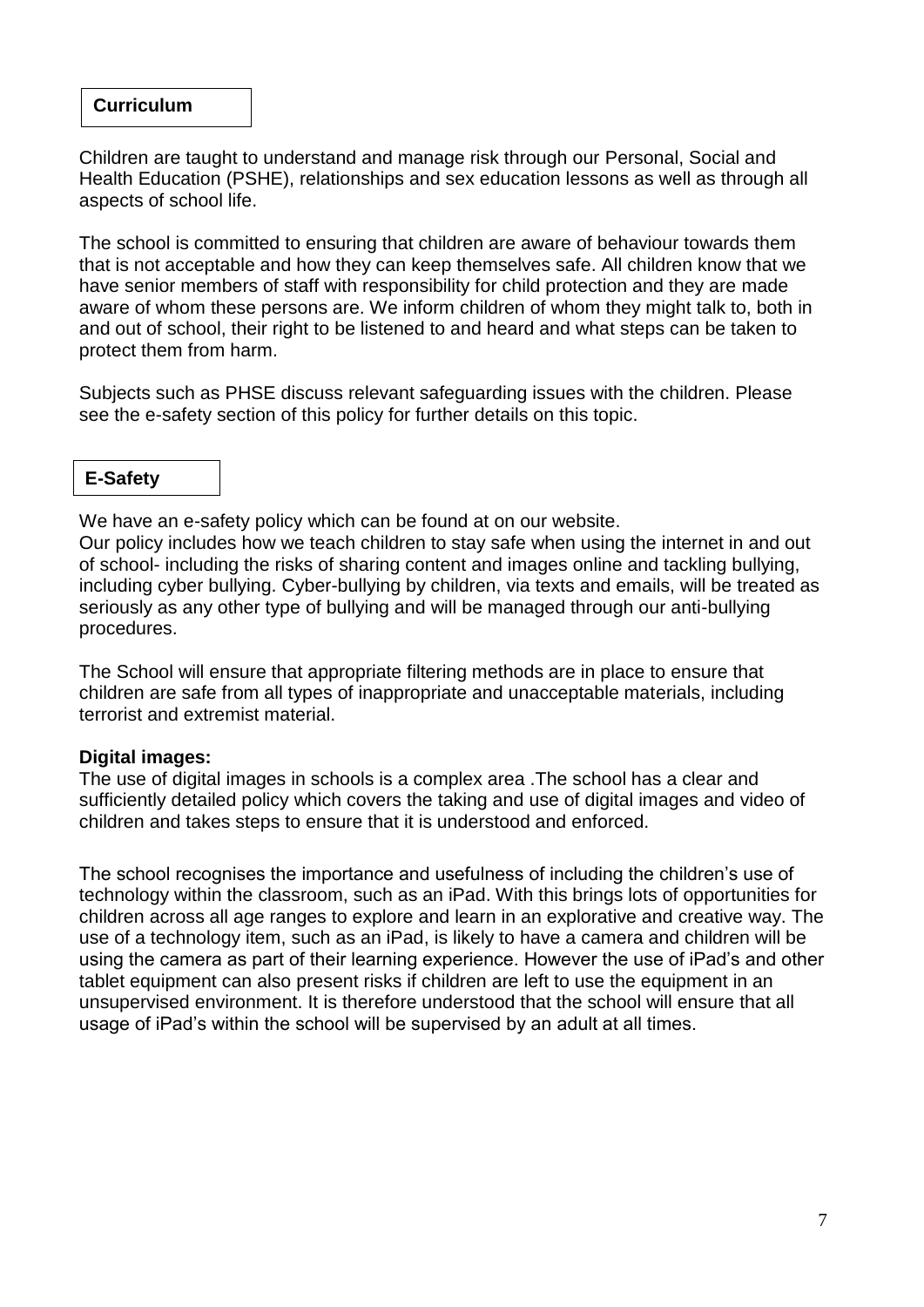#### **Health and Safety**

We have a Health & Safety Policy which demonstrates the consideration we give to minimising any risk to the children when on the school premises and when undertaking activities out of school under the supervision of our staff. At all times there has to be appropriate staffing levels and when off-site, appropriate and agreed pupil / adult ratios are maintained. The lead adult always assesses visits/trips as to the level of risk and all trips are finally authorised by the Headteacher.

Our school has lone working risk assessments in place and procedures for staff where there is a security risk due to the need to work alone; staff at high risk will receive appropriate training.

A copy of the Health and Safety Policy is available from the office.

#### **Inclusion and Diversity**

Some children may be at increased risk of neglect and or abuse. Many factors can contribute to an increase in risk, including prejudice and discrimination, isolation, social exclusion, communication issues and reluctance on the part of some adults to accept that abuse can occur.

Our school ethos promotes and accepts the differences between all children and adults. In practice this is about ensuring inclusion of individuals and treating them fairly and equally, no matter the diversity of their race, gender, age, disability, religion or sexual orientation.

Promoting equality and diversity in education is essential for both teachers and children. The aim is to create a classroom environment where all children can thrive together and understand that individual characteristics make people unique and not 'different' in a negative way.

In line with Keeping Children Safe in Education ( DfE 2019), to ensure that all of our pupils receive equal protection, we will also give special consideration to additionally vulnerable groups (as outlined in our Child Protection Policy), for example children with disabilities or special educational needs. Special consideration is also given in the provision of safeguarding information and resources in accessible formats for children and adults with communication needs.

#### **Managing Allegations Against Staff & Volunteers**

Our aim is to provide a safe and supportive environment which secures the well-being and very best outcomes for the children at our school. We do recognise that sometimes the behaviour and actions of adults may lead to an allegation of abuse being made.

Allegations sometimes arise from a differing understanding of the same event, but when they occur, they are distressing and difficult for all concerned. We also recognise that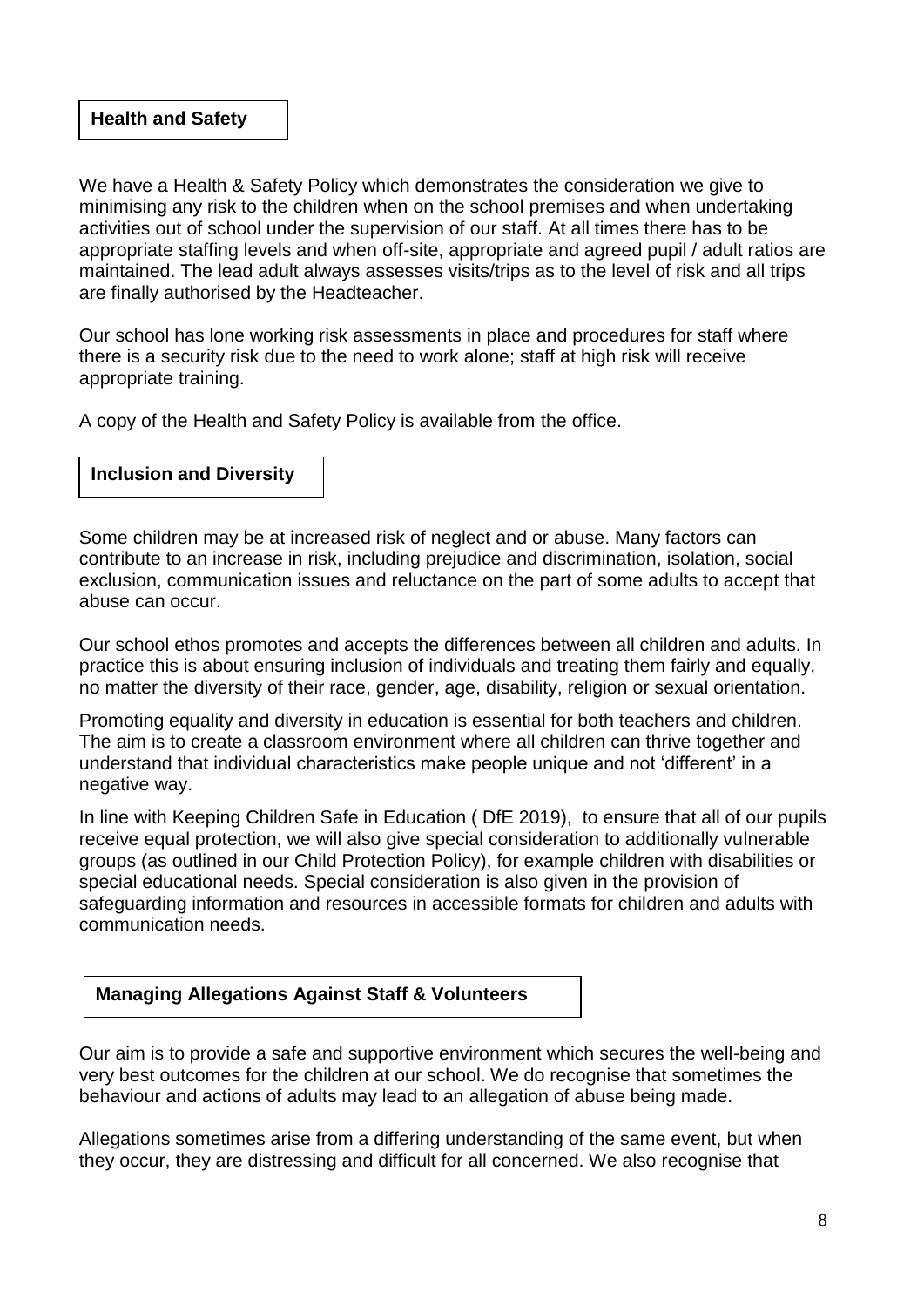many allegations are genuine and there are some adults who deliberately seek to harm or abuse children.

We will take all possible steps to safeguard our children and to ensure that the adults in our school are safe to work with children. We will always ensure that the procedures outlined in [Hertfordshire](http://norfolkscb.proceduresonline.com/chapters/p_alleg_work.html) Safeguarding Children Partnership Inter-agency Procedures and Part 4 of 'Keeping Children Safe in Education', DfE (2019) are adhered to and will seek appropriate advice from the Local Authority Designated Officer (LADO). The Hertfordshire LADO Service can be contacted on **0300 123 4043.**

#### **Partnership with Other Services**

Our school recognises that it is essential to establish positive and effective working relationships with other agencies who are part of the Hertfordshire Safeguarding Children Partnership. There is a joint responsibility on all these agencies to share information to ensure the safeguarding of all children.

#### **Partnership with Parents**

partners in the second service.

Leavesden Green School is committed to working in partnership with parents/carers to safeguard and promote the welfare of children and to support them to understand our statutory responsibilities in this area.

The school shares a purpose with parents to educate, keep children safe from harm and have their welfare promoted. We are committed to working with parents positively, openly and honestly. Leavesden Green School will share with parents any concerns we may have about their child unless to do so may place a child at risk of harm. We encourage parents to discuss any concerns they may have with Vicky Debono, our Family Worker.

### **Safer Recruitment and Selection**

Our recruitment process selects, screens, trains and supervises staff and volunteers so that the appointment of unsuitable people can be deterred and rejected from working with children.

A copy of the School's Safer Recruitment Policy is available from Jo Rogers, our School Business Manager.

The School has a legal duty to refer to the Disclosure and Barring Service anyone who has harmed, or poses a risk of harm, to a child, or if there is reason to believe the member of staff has committed one of a number of listed offences, and who has been removed from working (paid or unpaid) in regulated activity, or would have been removed had they not left. If these circumstances arise in relation to a member of staff at our school, a referral will be made as soon as possible after the resignation or removal of the individual in accordance with advice from the Local Authority Designated Officer ( LADO) and/or HR.

Our school also adhere to the guidance issued by The Department for Education in 2015 regarding persons who are disqualified under the Childcare Act 2006.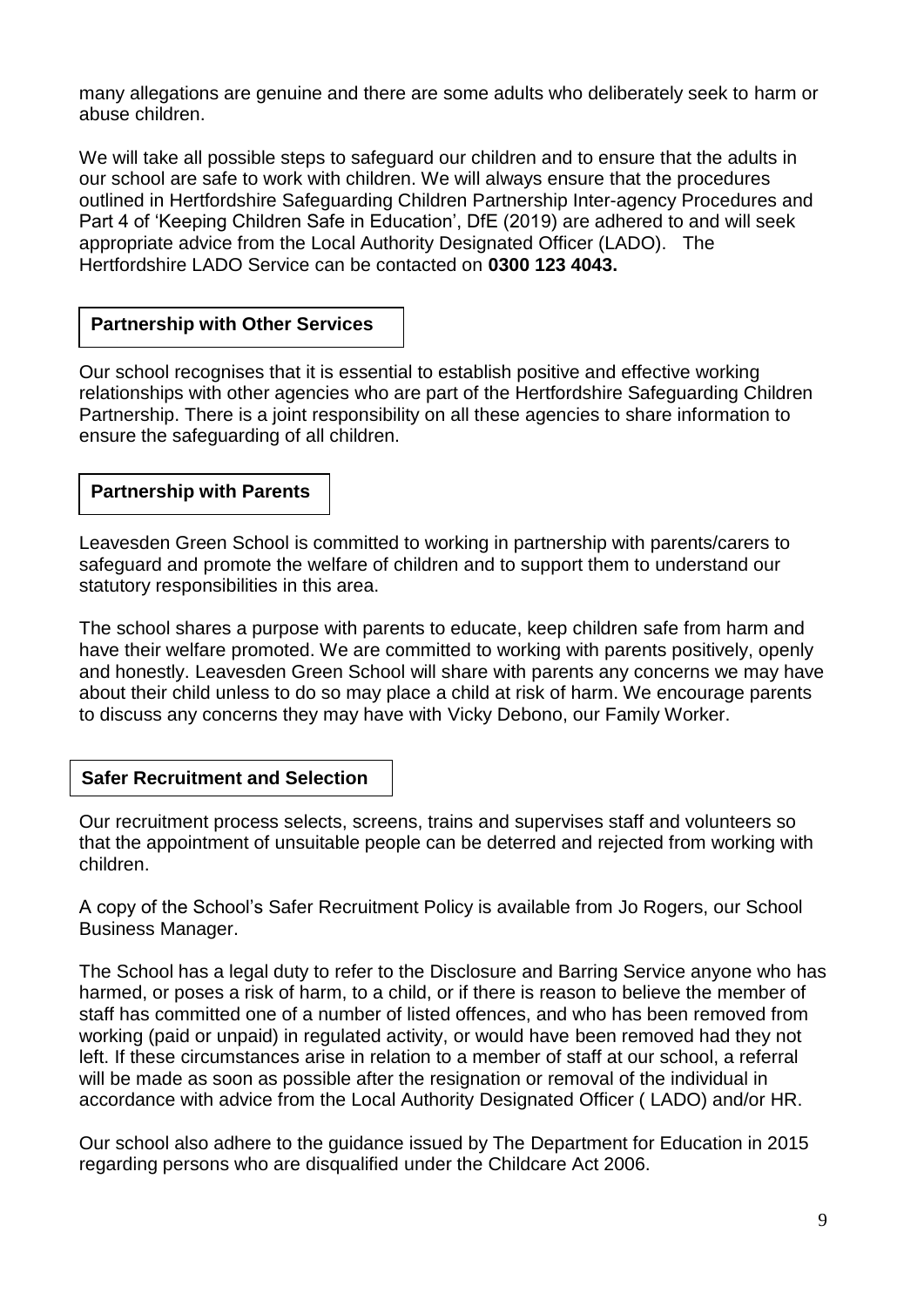#### **Safer Working Practice**

All adults who come into contact with our children have a duty of care to safeguard and promote their welfare. There is a legal duty placed upon us to ensure that all adults who work with or on behalf of our children are competent, confident and safe to do so.

The Teachers' Standards (DfE,2011) are augmented by standards of personal and professional conduct e.g. ethics and behaviour, in and out of school. Teachers are expected to:

Teachers uphold public trust in the profession and maintain high standards of ethics and behaviour, within and outside school, by:

• treating pupils with dignity, building relationships rooted in mutual respect, and at all times observing proper boundaries appropriate to a teacher's professional position • having regard for the need to safeguard pupils' well-being, in accordance with statutory provisions

• showing tolerance of and respect for the rights of others

• not undermining fundamental British values, including democracy, the rule of law, individual liberty and mutual respect, and tolerance of those with different faiths and beliefs • ensuring that personal beliefs are not expressed in ways which exploit pupils' vulnerability or might lead them to break the law.

All staff will be provided with a copy of our school's code of conduct/staff behaviour policy/handbook at induction. These are sensible steps that every adult should take in their daily professional conduct with children. All staff and volunteers are expected to carry out their work in accordance with this guidance and will be made aware that failure to do so could lead to disciplinary action.

The link below will direct you to the current government guidance on safer working practice which we share with staff:

[https://oliver-](https://oliver-uploads.s3.amazonaws.com/2019/05/24/08/07/50/36/Guidance%20to%20Safer%20Working%20Practices.pdf)

[uploads.s3.amazonaws.com/2019/05/24/08/07/50/36/Guidance%20to%20Safer%20Worki](https://oliver-uploads.s3.amazonaws.com/2019/05/24/08/07/50/36/Guidance%20to%20Safer%20Working%20Practices.pdf) [ng%20Practices.pdf](https://oliver-uploads.s3.amazonaws.com/2019/05/24/08/07/50/36/Guidance%20to%20Safer%20Working%20Practices.pdf)

#### **Abuse of Position of Trust:**

All school staff are aware that inappropriate behaviour towards pupils is unacceptable and that their conduct towards pupils must be beyond reproach.

In addition, staff should understand that, under the Sexual Offences Act 2003, it is an offence for a person aged 18 or over intentionally to behave in certain sexual ways in relation to a child aged under 18, where the adult is in a position of trust in respect of the child, even if the behavior is consensual.

#### **Security**

The security measures put into place at Leavesden Green School have taken into account the need to balance the need to remain a welcoming environment whilst ensuring the safety of all our children and staff. A security risk assessment will be completed and